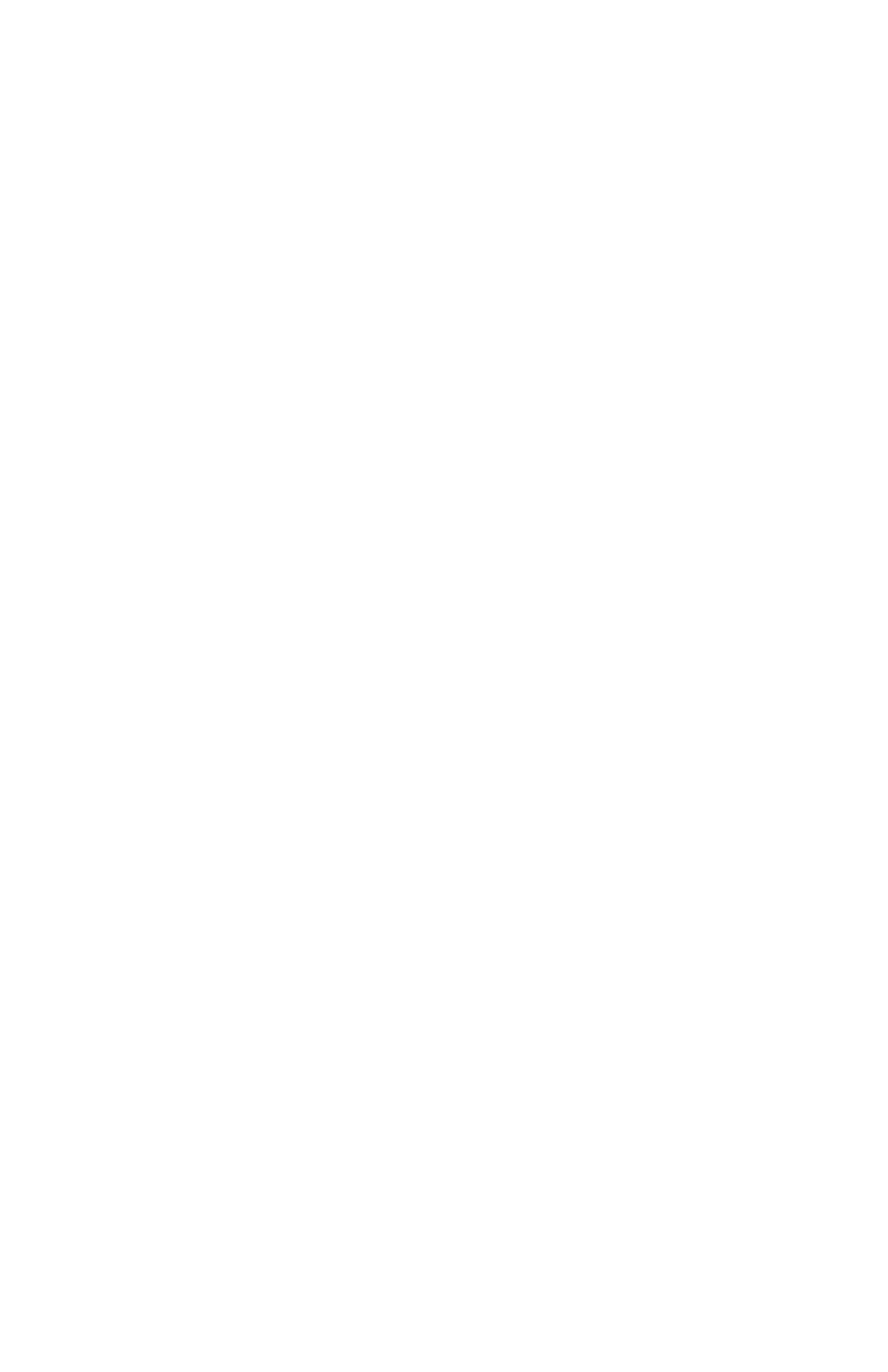# **Residential Subdivision Buyer's Guide**

#### **Alberto Esquivel**

**College of Continuing Education California State University, Sacramento**

**Jaime R. Alvayay CSU Real Estate & Land Use Institute** 

**and**

**College of Continuing Education California State University, Sacramento**





## **California Department of Real Estate**

*www.bre.ca.gov*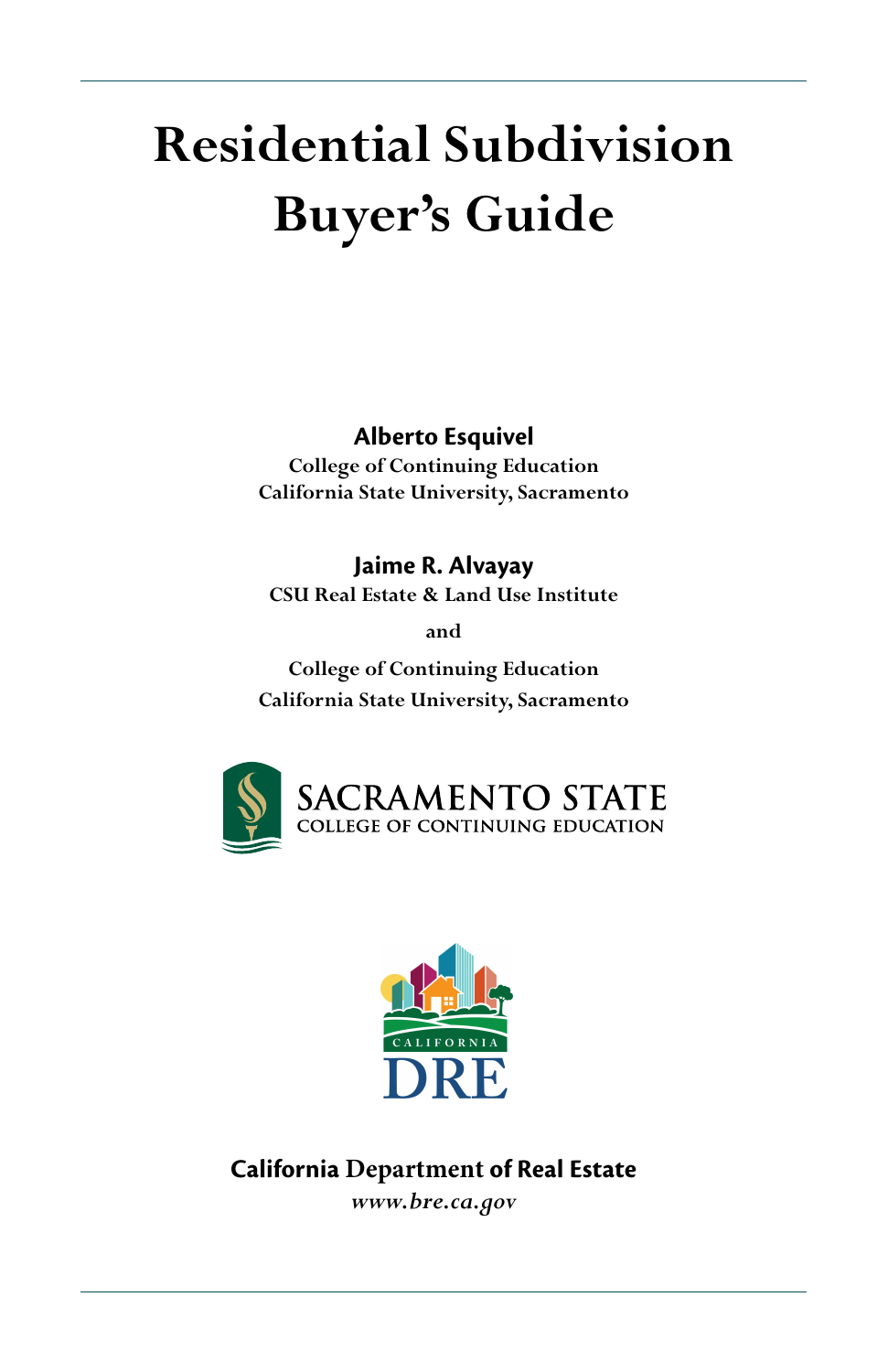#### DISCLAIMER:

This Guide is designed to provide accurate and authoritative information regarding the subject matter covered as of the publication.The Guide is offered with the understanding that the California Department of Real Estate, the California State University, Sacramento,and the authors and editors of the Guide, are not engaged in rendering legal, tax, accounting or other professional advice, and the Guide is not a substitute for the advice of a licensed attorney or other professional. If legal advice or other expert assistance is required, the services of a competent attorney or other professional

should be sought.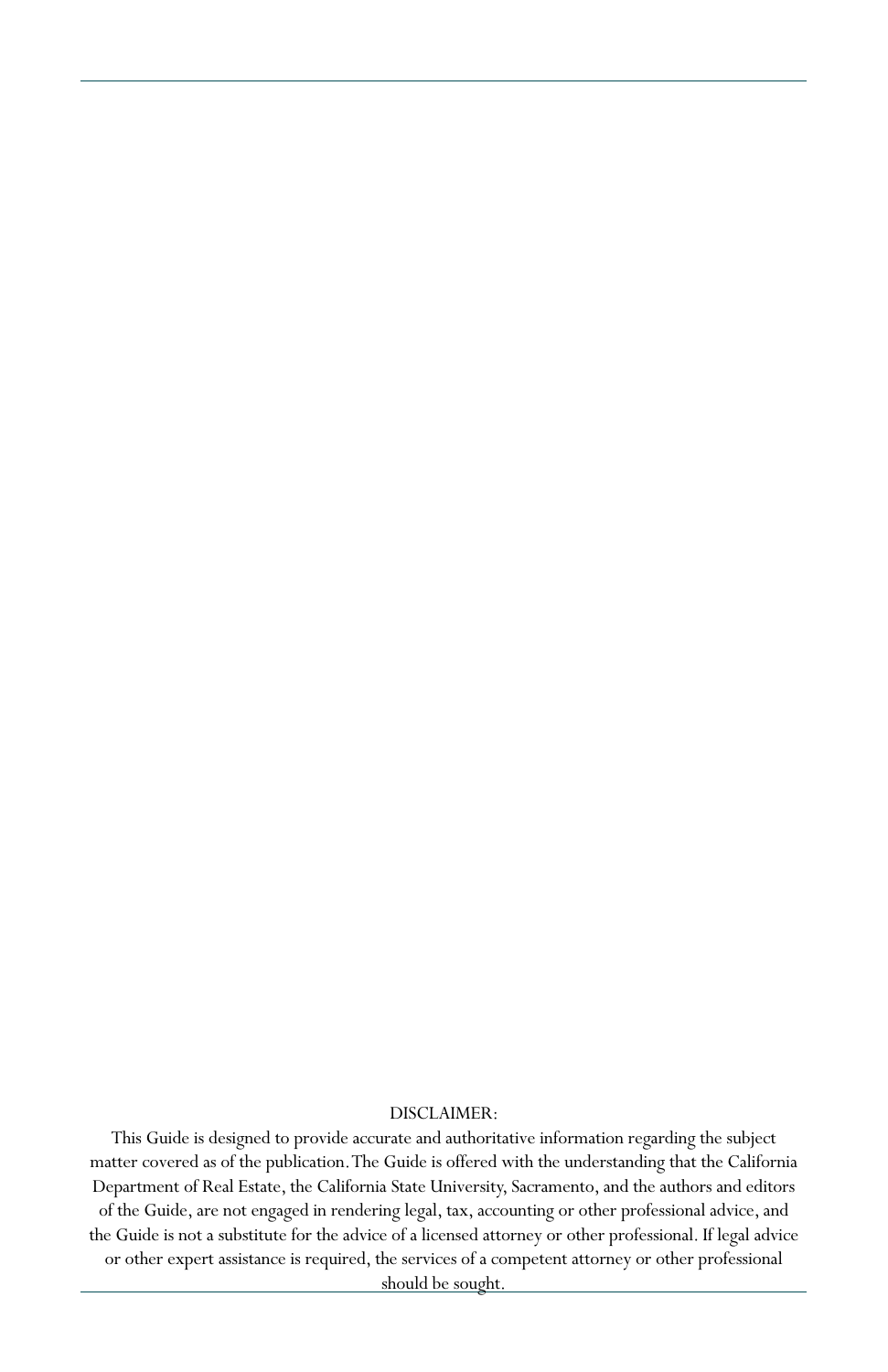## **TABLE OF CONTENTS**

|                                              | 7  |
|----------------------------------------------|----|
|                                              | 7  |
|                                              | 7  |
| Common Interest Development (CID)            | 7  |
|                                              | 7  |
|                                              | 8  |
|                                              | 8  |
| Cooperative  Undivided                       | 8  |
|                                              | 8  |
| Homeowners Association                       | 9  |
|                                              | 9  |
|                                              | 10 |
|                                              | 10 |
|                                              | 11 |
|                                              | 11 |
|                                              | 12 |
| Public Report                                | 13 |
| Risks Associated with Purchasing a Home in a |    |
| New Subdivision                              | 14 |
|                                              | 16 |
| About the California Dept. of Real Estate    | 16 |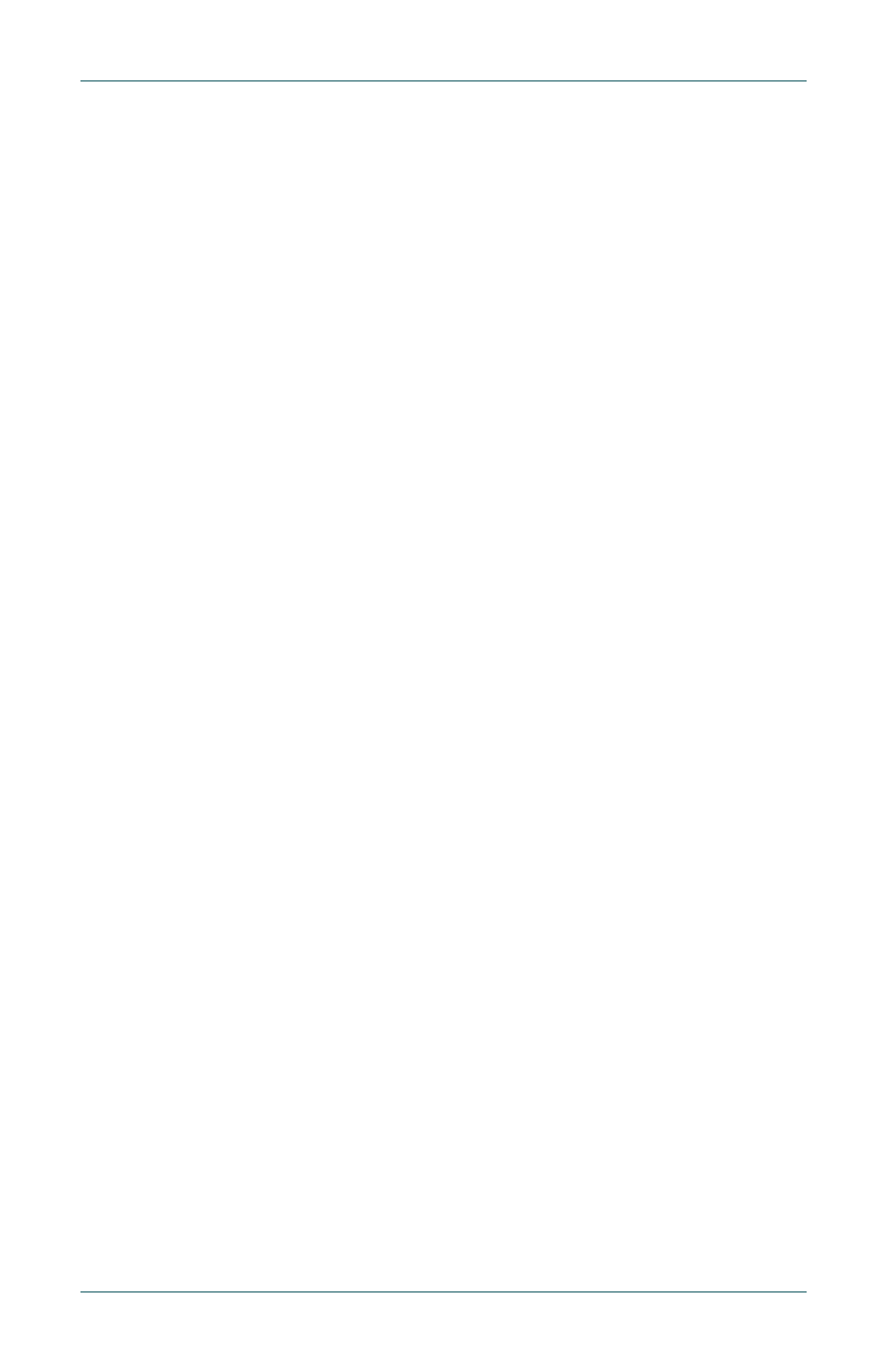### **PURPOSE**

The development and initial marketing of residential subdivisions are subject to several state laws and local ordinances. The California Department of Real Estate (DRE) is the state agency responsible for regulating the marketing and sale of subdivision interests. This document is intended to be a simple guide for consumers who are considering purchasing a home in a new subdivision in California. For more in-depth information, please refer to *A Guide to Understanding Residential Subdivisions in California* published by the DRE.

### **SUBDIVISIONS**

A **subdivision** is simply the division or separation of ownership interests in real property – the land and anything attached to it, including the space above and below the land. A subdivision may be one of several types as summarized below.

#### *Standard Subdivision*

In a **standard subdivision**, the homeowner has exclusive ownership of a particular lot or parcel with no additional ownership of any property or rights within the subdivision, other than any appurtenant easement rights.

*Subdivision types are defined by law and distinguished by ownership rights, not by physical design or architectural style.*

A standard subdivision may or may not have a homeowners association (HOA) and may or may not have Covenants, Conditions, and Restrictions (CC&Rs).

#### *Common Interest Development (CID)*

In a CID, the homeowner owns two things: 1) the lot, unit, or right to exclusive use of a portion of property and 2) certain areas or facilities, or the right to use them, owned jointly with other owners. A CID will be one of the following types:

#### *Planned Development*

In a **planned development**, the homeowner owns 1) a home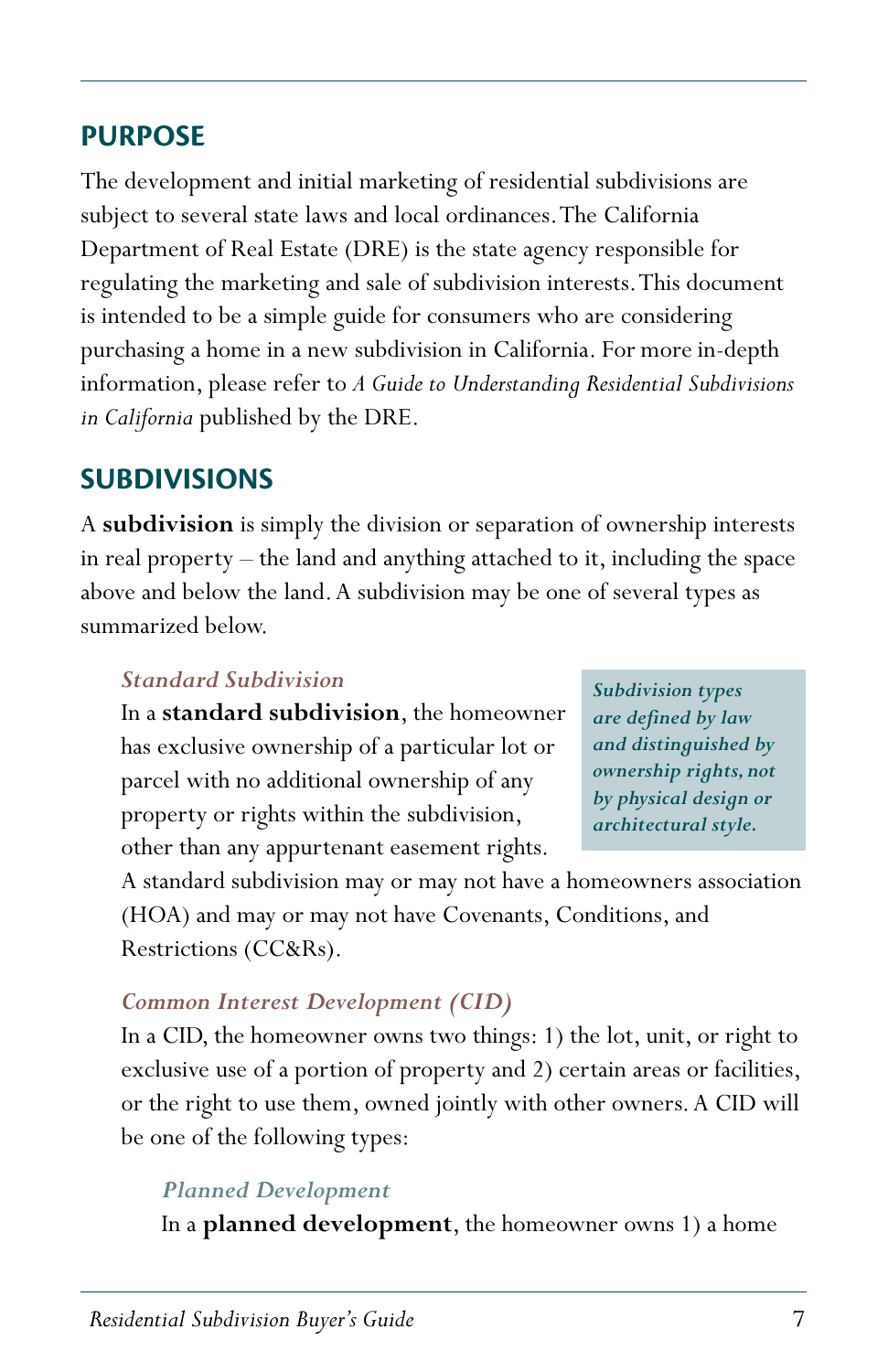on a separate lot and 2) "common area" property or facilities by virtue of the homeowner's membership in an association that owns the common area.

#### *Condominium*

In a **condominium**, the homeowner owns 1) a separate condominium unit (a three-dimensional space filled with air, earth, and/or water), 2) "common area" (as a co-owner), and 3) common area property or facilities by virtue of the homeowner's membership in an association that owns the common area.

#### *Community Apartment*

In a **community apartment** project, the homeowner owns 1) the entire apartment project (as a co-owner) and 2) an exclusive right to occupy an apartment in the building.

*Homebuyers considering a CID should also refer to Living in a California Common Interest Development published by the DRE.*

#### *Stock Cooperative*

In a **stock cooperative**, the homeowner owns 1) shares in a corporation that owns residential property, and 2) an exclusive right to occupy a unit or portion of the property.

Homebuyers considering a CID should also refer to *Living in a California Common Interest Development* published by the DRE.

#### *Undivided Interest Subdivision*

In an **undivided interest subdivision**, the homeowner owns 1) a residential property (as a co-owner) and 2) an exclusive right to use a portion of the property (such as an apartment unit).

Note that subdivision types are defined by law and are not indicative of a particular design or architectural style. For example, a building that appears to be a typical single-family detached home may be part of a standard subdivision, a planned development, a condominium, or a stock cooperative. Similarly, a building that appears to be a typical apartment building may be a condominium, community apartment, stock cooperative,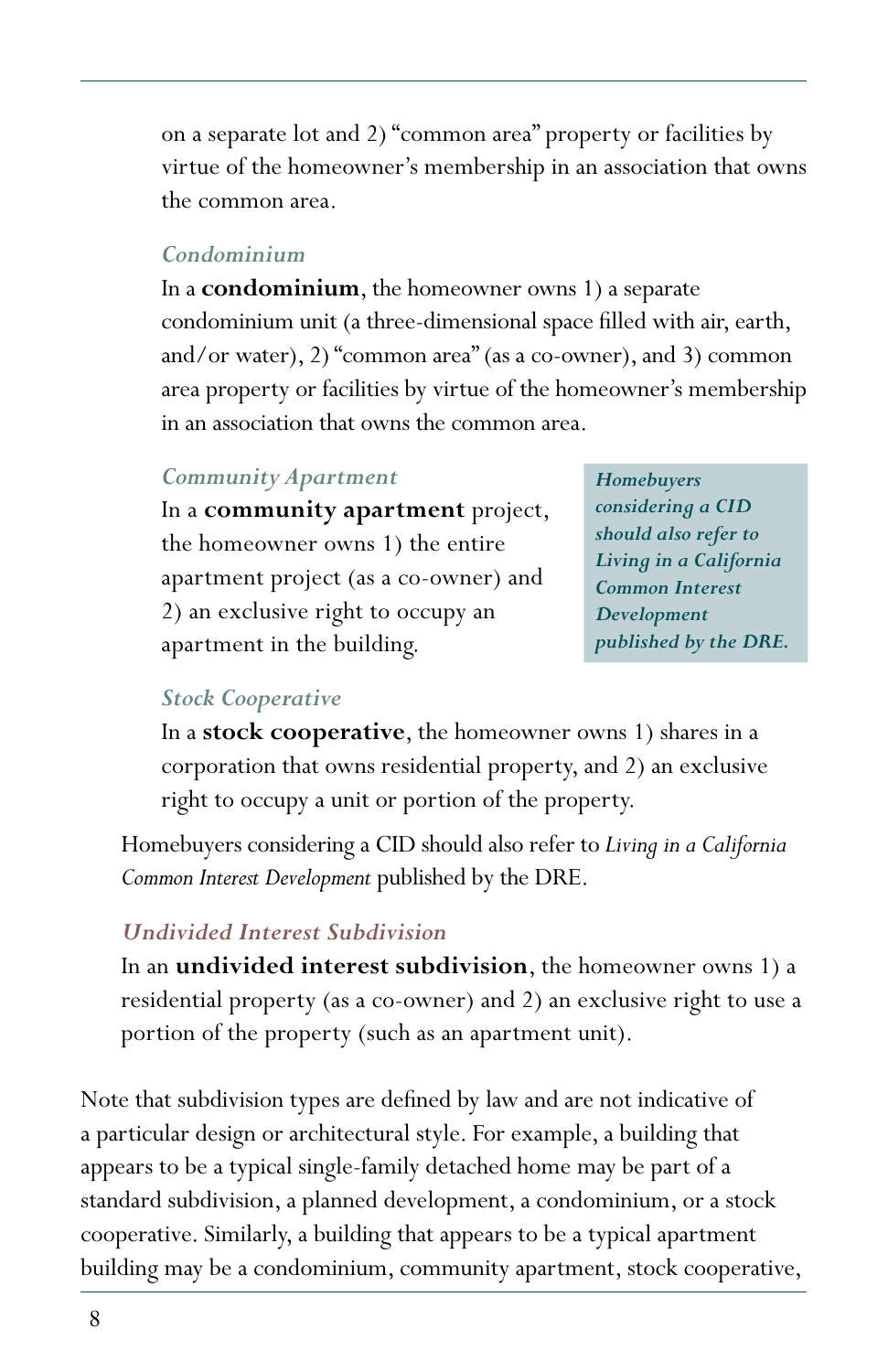or undivided interest subdivision. Note also that a "new" subdivision may result from the conversion of real property to any of these subdivision types. For example, it is common for rental apartments to be converted to condominiums. The developer of such conversions must comply with the same subdivision laws as developers of newly constructed subdivisions.

## **HOMEOWNERS ASSOCIATION**

State law (the Davis-Stirling Common Interest Development Act) requires all CIDs to have a **homeowners association (HOA)**, which is a nonprofit corporation or unincorporated association created for the purpose of managing a CID. Most HOAs are organized as nonprofit corporations that exist to serve their members and are not charitable organizations. When a lot, unit, or parcel in a CID is transferred, membership in the association is automatically transferred with it. Membership in the association cannot be separated from the property ownership.

HOAs are formed by the developer of the CID, and the developer's representatives are the initial board members. The developer controls the HOA for an extended period of time via preferential voting powers; however, DRE regulations

*HOA membership is automatic and cannot be separated from property ownership.*

require all HOAs to permit the election of at least one board member by the votes of the consumer-purchasers of the lots or units within the HOA, with such elections taking place no later than six months following the first conveyance of a lot or unit within the HOA.

HOAs operate most successfully when members actively participate in HOA affairs and understand the governing documents. Prior to purchasing a home in a CID, the homebuyer should be familiar with the following features of the HOA that are critical to its operation.

#### *Articles of Incorporation*

Most HOAs are formed as nonprofit corporations. The **articles of incorporation** is the legal document filed with the Secretary of State that creates the legal corporation in the state of California. The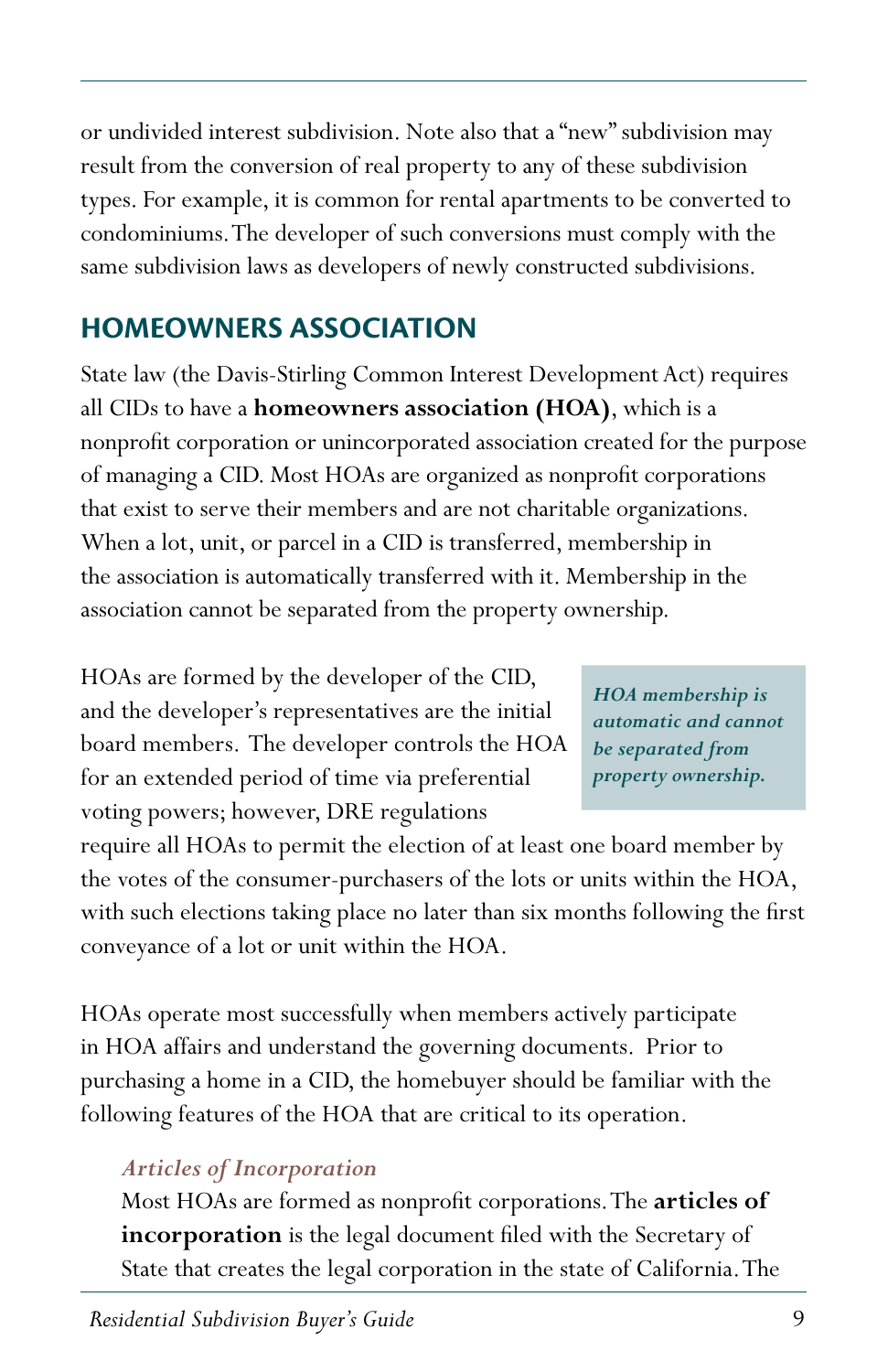corporation is formed for the general purpose of maintaining the common areas on behalf of the membership and to enforce the governing documents of the HOA. The corporation has the power to enter into contracts, assume obligations, and levy dues and assessments on its members. The HOA must be governed through, or at the direction of, a board of directors that has broad authority to govern.

*The articles of incorporation, bylaws, and CC&Rs are referred to as the governing documents of the HOA and describe the powers of the HOA and its members.*

#### *Bylaws*

The **bylaws** are the rules for conduct of the internal affairs of corporations and organizations and are created at the time of the formation of the HOA. The bylaws also prescribe when and how meetings are held, quorum and voting requirements, and other matters essential to the basic operation of the HOA.

#### *CC&Rs*

The CC&Rs, short for **Covenants, Conditions, and Restrictions**, are private regulations of real property. A covenant is a promise to do or not to do something. A condition is a qualification of the grant of interest, i.e., the interest is being granted with the expectation that the condition will be met by the owner or the grant will be terminated. A restriction limits the free use of the property by the owner.

When subdivisions are developed, CC&Rs are placed on the property by the developer either voluntarily or in order to comply with government regulations. CC&Rs are often used by developers to enhance long-term values and to provide controls that go beyond

*The CC&Rs describe the rights and obligations of the property owners/HOA members and the HOA itself.*

the government's controls and powers. CC&Rs "run with the land." That is, the rights and obligations contained in them remain with the land, regardless of ownership, and pass from deed to deed as the land is transferred from one owner to another. When a homebuyer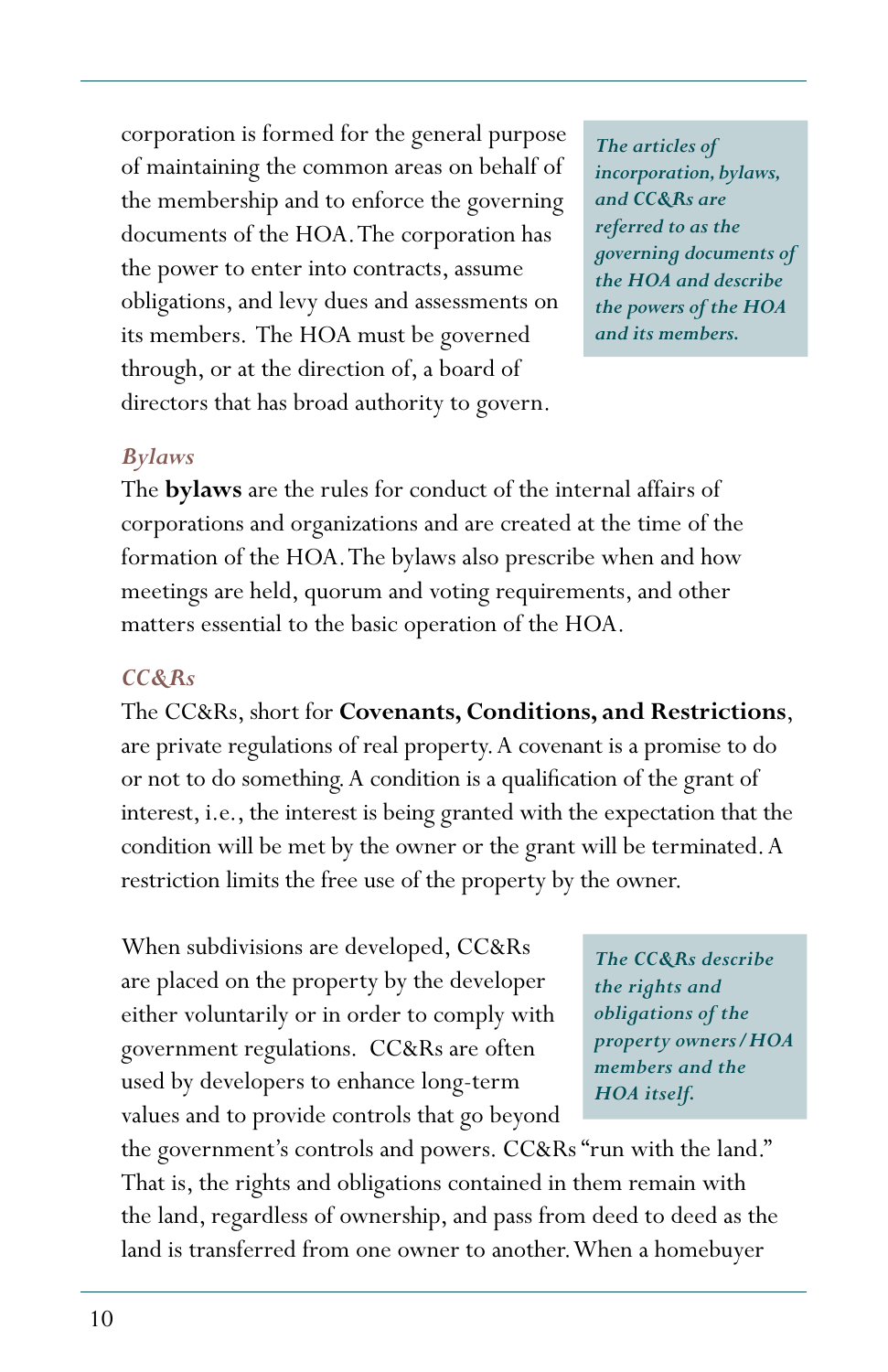purchases a property subject to CC&Rs, the homebuyer is in effect agreeing to abide by them.

There need not be an HOA associated with the CC&Rs; however, enforcement of CC&Rs is easier with an HOA, which usually has the power to impose fines, suspend the offending member's rights in the association, and deny access to common area amenities. Absent an HOA, other homeowners would have to file a civil action in order to enforce the CC&Rs. The CC&Rs describe the rights and obligations of the property owners/HOA members and the association itself.

#### *Board of Directors*

All HOAs must be governed by a board of directors. The board's responsibilities are specified in the governing documents. The board is responsible for managing the affairs of the association on behalf of all its members in order to preserve, enhance, and protect the value of the CID. Board members must deal in good faith and exercise reasonable care in executing their duties. The primary responsibility of the board is to ensure that the association's assessments are collected, its bills are paid, it is operated efficiently, and violations of its rules are addressed. It is common for the board of directors to contract with a professional management company to run the day-to-day affairs of the association; nevertheless, the board is ultimately responsible for the management of the association.

#### *Rules*

CC&Rs are typically supplemented by **rules**, which further set forth the rules and regulations by which the members of the association are expected to live. The rules can be thought of as an extension of the CC&Rs, but are beyond the scope of the CC&R document. They are used to interpret and clarify the administration of the HOA. For example, the CC&Rs may set forth the purposes for which a clubhouse building may be used, but the rules would set forth the allowable hours of use, behavioral requirements while using the facility, etc. Another example would be that of design guidelines. The CC&Rs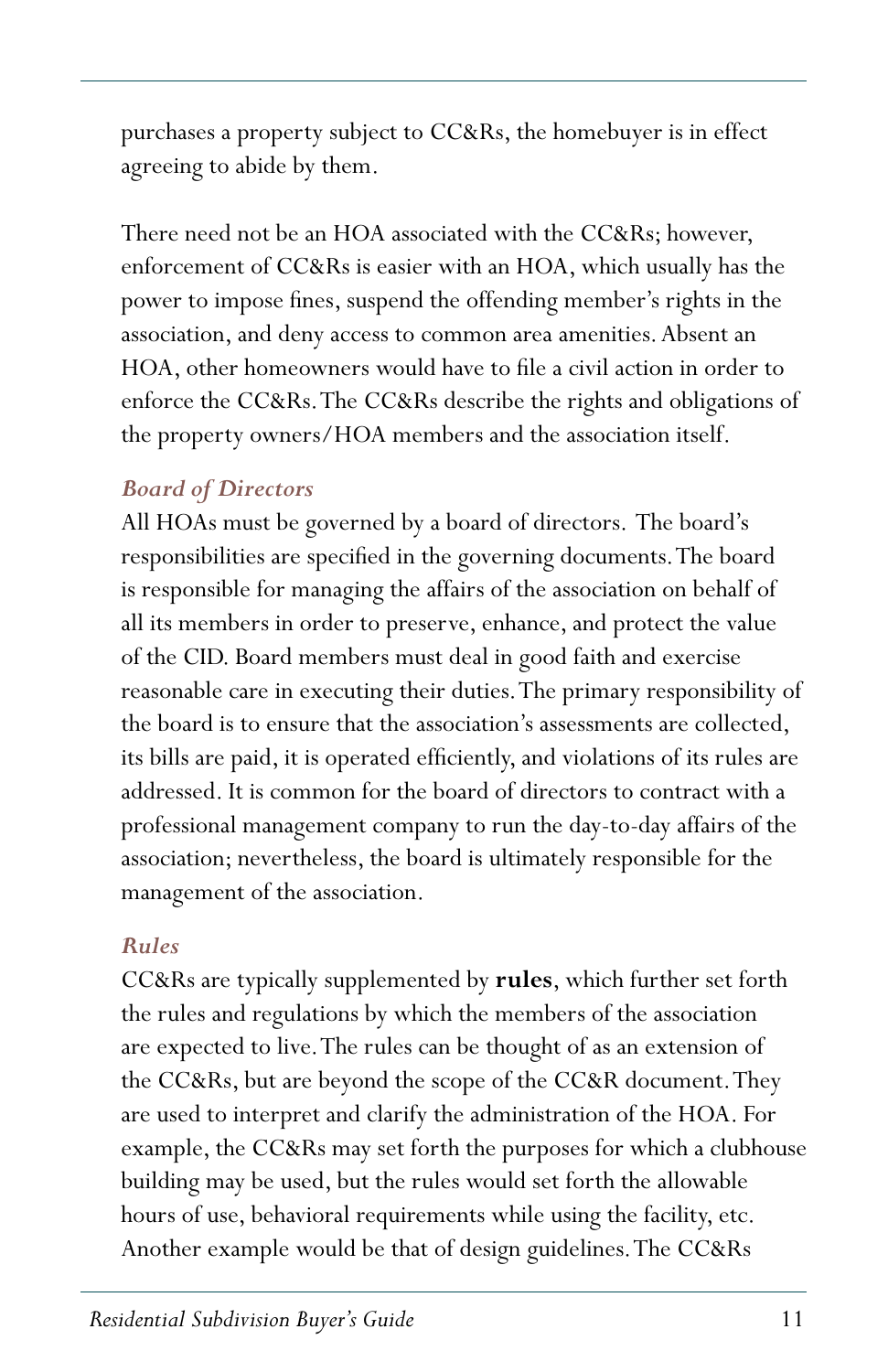typically will include a set of design guidelines or standards and the establishment of a design review committee, but the rules would further delineate the specific application process, the application submittal requirements, etc. Rules are adopted by the HOA board and are changeable by the HOA board, subject to the provisions of the governing documents.

#### *Budget and Assessments*

The HOA must be prepared to pay for costs related to the common area of the CID. These costs can be categorized as:

- **Fixed costs:** Taxes, insurance, and filing fees
- **Operating costs:** Utilities, goods and services, cleaning, and maintenance
- **Reserves:** Replacement and major maintenance of facilities such as painting, roofing, lighting, carpet, pool, furniture, and paving
- Administration: Legal, accounting, and management
- • **Contingency:** Allowance for expenses exceeding budgeted amounts or shortfalls in revenues

Once these costs have been estimated, the total cost is allocated among all members as the regular assessment. The budget will be affected by the level of service the HOA is both required and willing to pay.

**Regular assessments**, or monthly dues, are the amounts collected from members on a regular basis to fund the day-to-day operations and the reserves of the association. The board of directors can increase the amount of the assessment by following certain mandated procedures, but it may not increase the regular assessment more than 20 percent per year, without the approval of the members.

If regular assessments collected are insufficient to pay the bills, the board of directors is allowed to levy a **special assessment**. Special assessments may also be levied to pay for extraordinary costs such as major repairs, replacements, or new construction of common area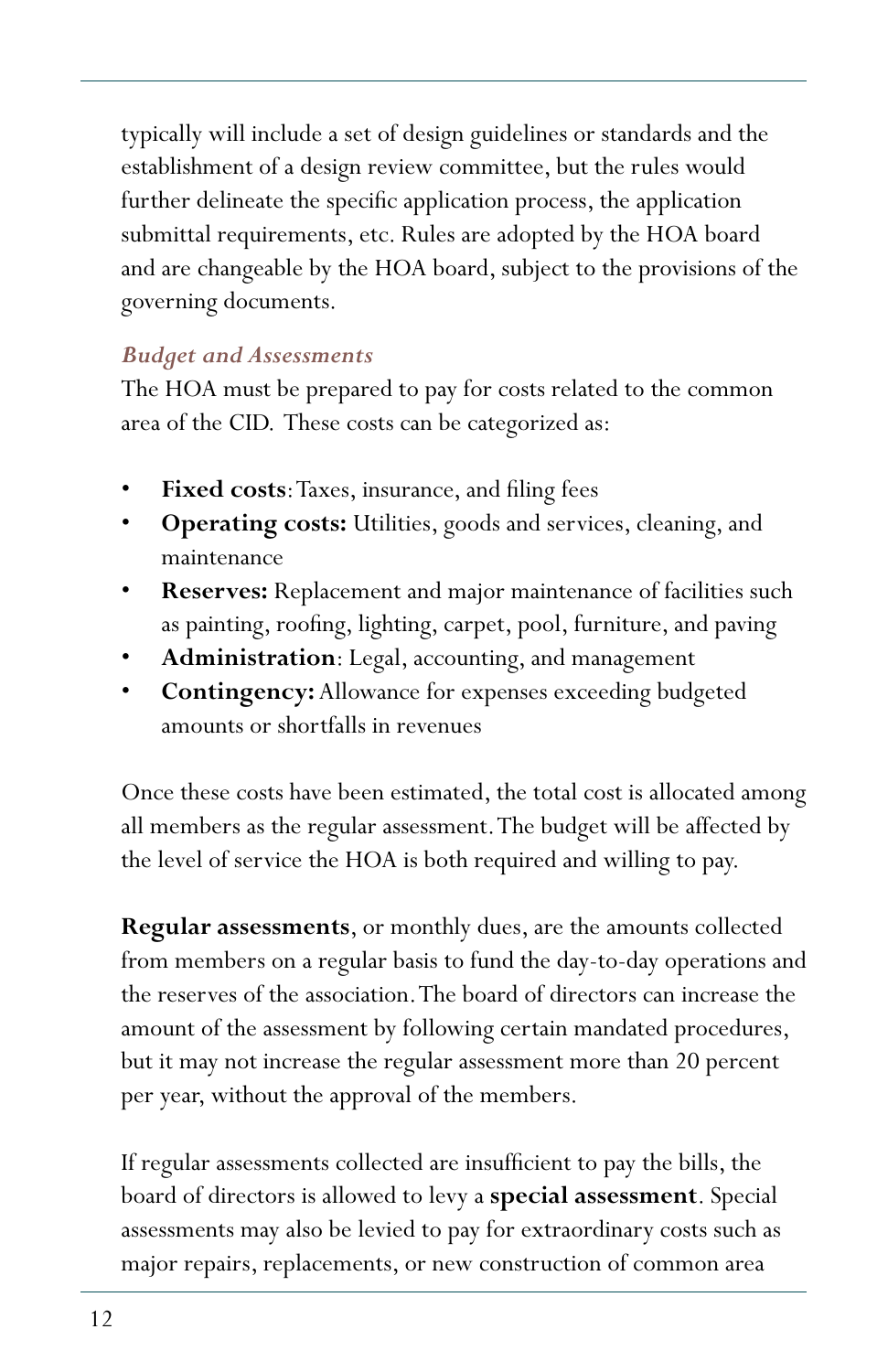property, or for an unanticipated expense that cannot be covered by regular assessments. Without member approval, the total of special assessments in any fiscal year cannot exceed 5 percent of the gross budgeted expenses for that year.

Regular and special assessments are the primary source of revenue for the HOA. The HOA also may collect **reimbursement assessments**, charges paid by members to pay for damage they have caused to the common area; **fines** levied against members as a penalty for rule violations; and **user fees,** charges paid by members or non-members to utilize an amenity owned or controlled by the HOA.

State law contains specific provisions regarding how assessments are determined, how they are noticed, how they may be increased, and how they are adopted, as well as limitations and procedures for special assessments. It also contains specific provisions regarding budget procedures and how delinquent assessments may be collected. A powerful collection tool of HOAs is their ability to file a lien against a delinquent member's property and to foreclose on the lien if necessary. All of these matters are specified in the CC&Rs.

## **THE PUBLIC REPORT**

In order to transfer an interest in a new subdivision, the developer must comply with state regulations (the Subdivided Lands Act), which usually require that a disclosure document called a **public report,** be provided to prospective homebuyers prior to their signing a purchase

contract. The **public report** is produced by the DRE based on information submitted by the subdivision developer. The report contains summary information on:

The location of the property relative to unusual land uses such as agricultural operations, airports, special conservation areas, and special hazard areas related to geologic, soils, or drainage conditions, etc.

*The subdivision developer is required by law to provide a prospective homebuyer with a copy of the public report before he/she signs a purchase contract.*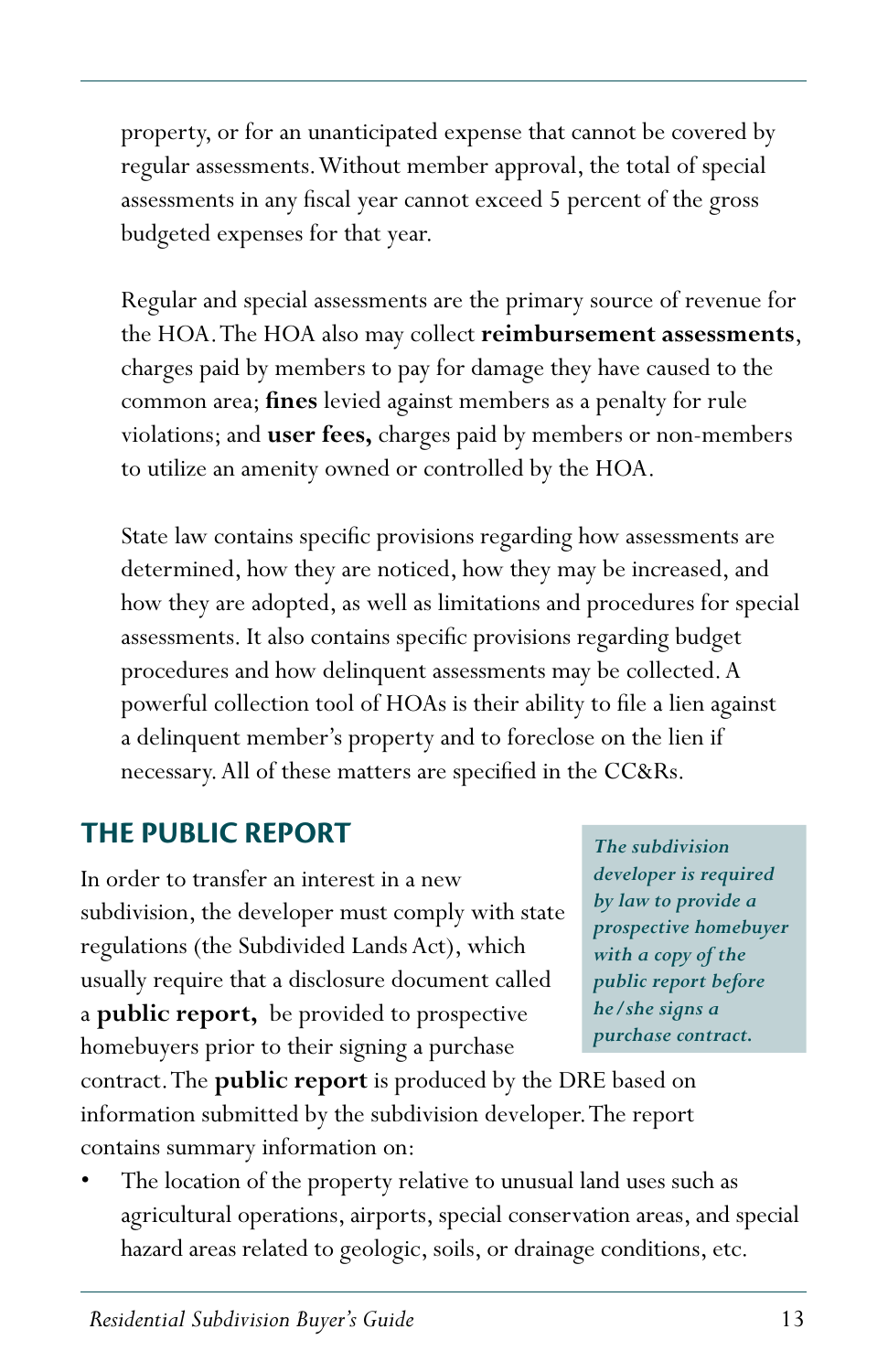- Essential services such as sewage disposal, water supply, and other public utilities, transportation improvements, and public services such as schools
- Matters affecting title to the property including CC&Rs, easements, taxes, and assessments, special transfer fees, etc.
- Purchase contract information including special terms
- HOA matters, if any, including assessment information, common area information, special arrangements made by the developer concerning common area, governance matters, etc.

The primary purpose of the public report is to protect prospective homebuyers from misrepresentation, deceit, and fraud in the public sale, lease or financing of subdivisions. Because of the large amounts of money and the complexity involved in real estate transactions, the possibility of fraudulent or dishonest activity is increased. A developer also may be motivated to withhold information that, if known, may lead to a lower value, may affect a buyer's decision, or that may ultimately negatively affect the buyer's quality of life. Thus, the public report is intended to disclose material information to homebuyers when they are deciding to purchase in the subdivision.

## **RISKS ASSOCIATED WITH PURCHASING A HOME IN A NEW SUBDIVISION**

Homebuyers should also be aware of matters beyond the scope of the public report that may affect their ownership in the subdivision. The public report alerts prospective buyers to general factors that affect homes in the subdivision; it makes no inference as to the suitability of a particular home for a particular homebuyer or the general risks associated with homeownership.

*A prolonged or severe market downturn may affect the health of the HOA. The failure to pay by a significant number of members will reduce the HOA's ability to pay for services.*

In addition to the financial obligations of mortgage loan payments, property taxes, and insurance, homeowners must be prepared to maintain and pay for the costs of maintenance and repairs associated with the home. Homeowners in common interest developments must also be prepared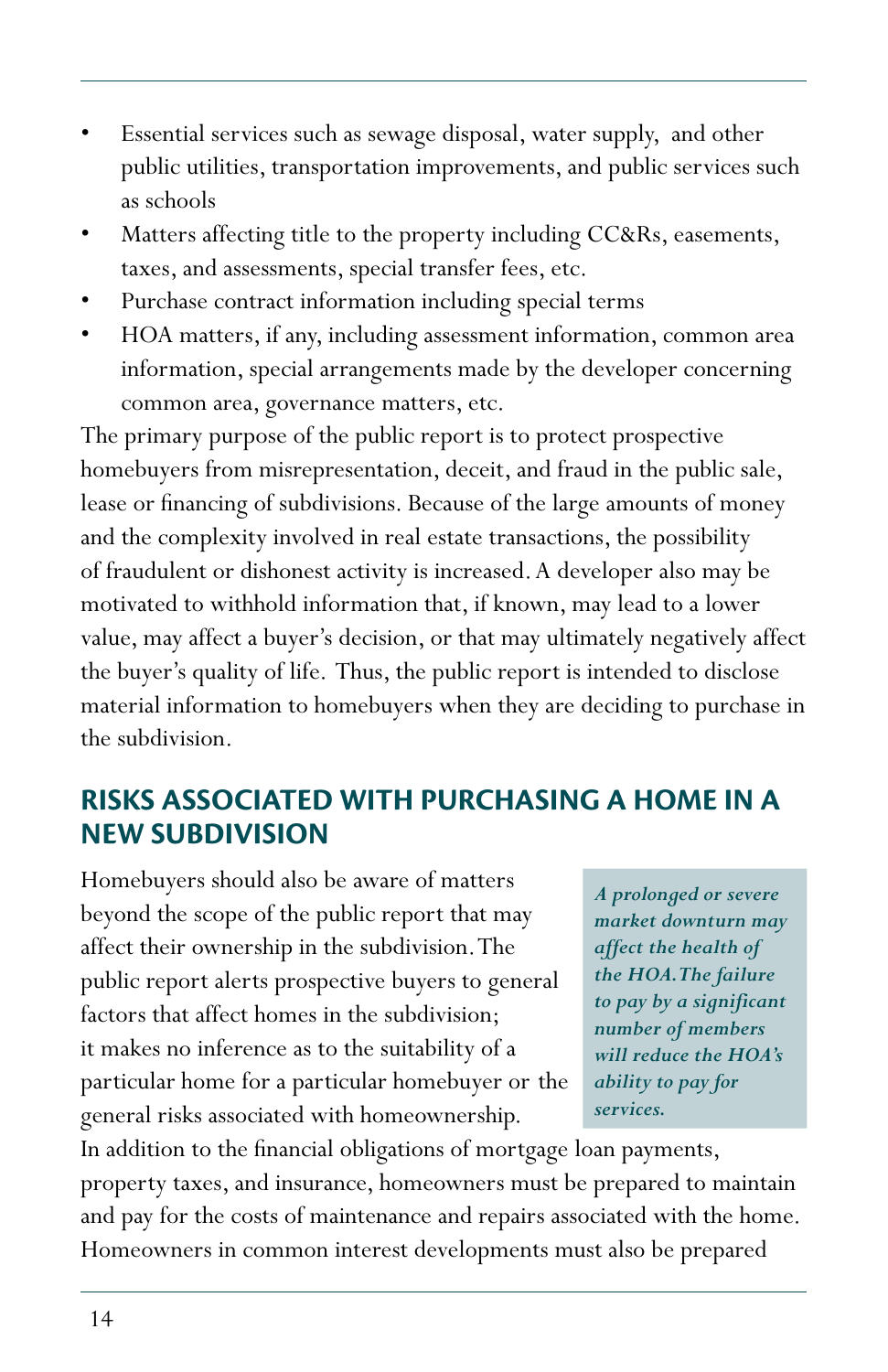to pay HOA dues and assessments. Many of these costs may increase over time, and the homeowner must be prepared to pay for them, even in times of declining home prices. Homebuyers should also be aware and understand that HOA assessments will increase at the end of any developer subsidy program during the initial sales period of the subdivision.

A prolonged or severe real estate market downturn may affect the health of the HOA. HOA operations are funded entirely by assessments paid by its members, and a failure to pay by a significant number of members will negatively affect the finances of the HOA. Even with the best collection efforts by the HOA, the timing of collection of delinquencies and the costs of collection will negatively impact the HOA's budget. The result of a decline in revenues will be a decrease in the level of services provided by the HOA, or increased assessments on paying owners, or both.

Homebuyers in properties that have been converted from a previously constructed building or buildings should be aware of the potential for higher costs of maintenance and repairs. Depending on the age and condition of the property prior to conversion, the property may require corrections and improvements that go beyond the typical cosmetic improvements necessary to attract homebuyers. In addition to exterior improvements such as roofing, siding,

*Homebuyers in conversion subdivisions may be surprised by actual property needs, and increases in assessments to pay for them, after the developer's obligation to pay assessments has expired.*

paving, and landscaping that are readily visible and somewhat obvious, infrastructure, mechanical, electrical, and plumbing systems – most of which are not visible – may require significant rehabilitation or updating. The DRE's HOA budget review and acceptance process requires condominium converters to submit reserve studies which estimate the funds necessary for the HOA to take over the project's maintenance responsibilities; however, condominium converters often are not long-term owners of the property prior to conversion, and therefore do not have direct knowledge of a project's true maintenance or operational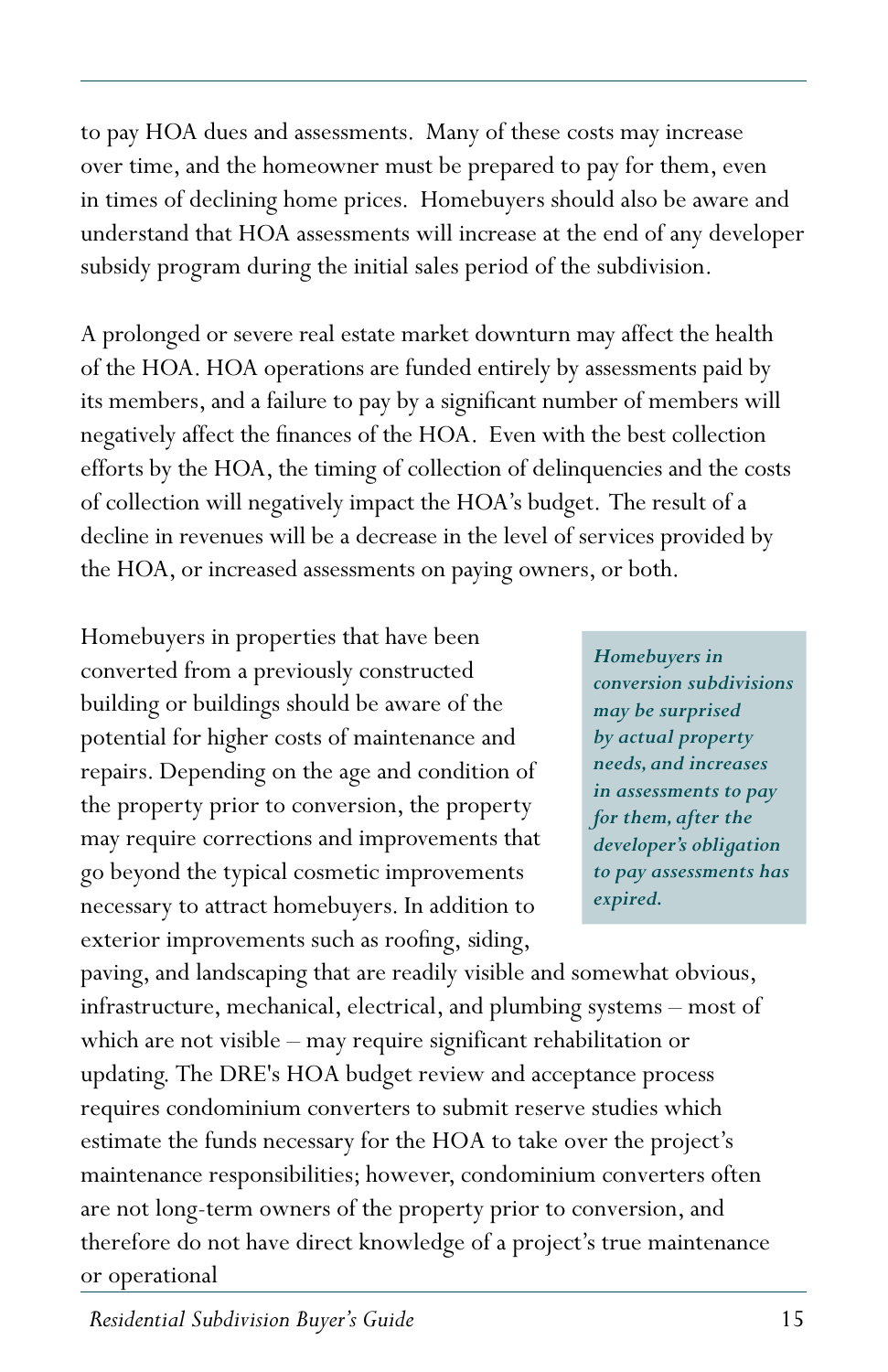costs. Thus, there are limits to the amount of disclosure and the reliability of budget estimates for conversion projects. Consequently, homebuyers may be surprised by actual property needs and increases in assessments to address such needs after the developer's obligation to pay assessments has expired. Active participation in the HOA provides homeowners a better opportunity to ensure that reserve accounts are being adequately funded.

#### **Review Period**

The excitement of purchasing a new home combined with the significant obligations the homebuyer is agreeing to can make the homebuying process emotional as well as stressful. When contracts are signed, the amount of documentation that must be read and signed can be overwhelming. Many buyers may neglect to read all of the documents thoroughly. Real estate purchase contracts typically allow the buyer a period of time to satisfy him/herself in regards to various matters concerning the property and to cancel the contract without penalty. The buyer should use this period to examine the documentation, particularly the matters raised in the public report, to determine that the property, with all of its restrictions and obligations, will be a suitable home for many years.

#### **ABOUT THE CALIFORNIA DEPARTMENT OF REAL ESTATE**

The DRE is responsible for reviewing applications for public reports and issuing public reports. The DRE's activities are only a small part of the subdivision development process. The DRE's involvement begins when an application for a public report is submitted, at about the time

*The DRE only has jurisdiction over the developer during the time the developer is marketing the subdivision.*

that construction has begun on the subdivision, and ends once the last lot or unit in the subdivision is conveyed by the developer. The DRE has jurisdiction over a developer only during the time that he/she is marketing homes in a subdivision that is subject to the SLA. Additionally, the DRE seeks to ensure that adequate provisions are made for the completion of essential subdivision improvements. If public improvements or common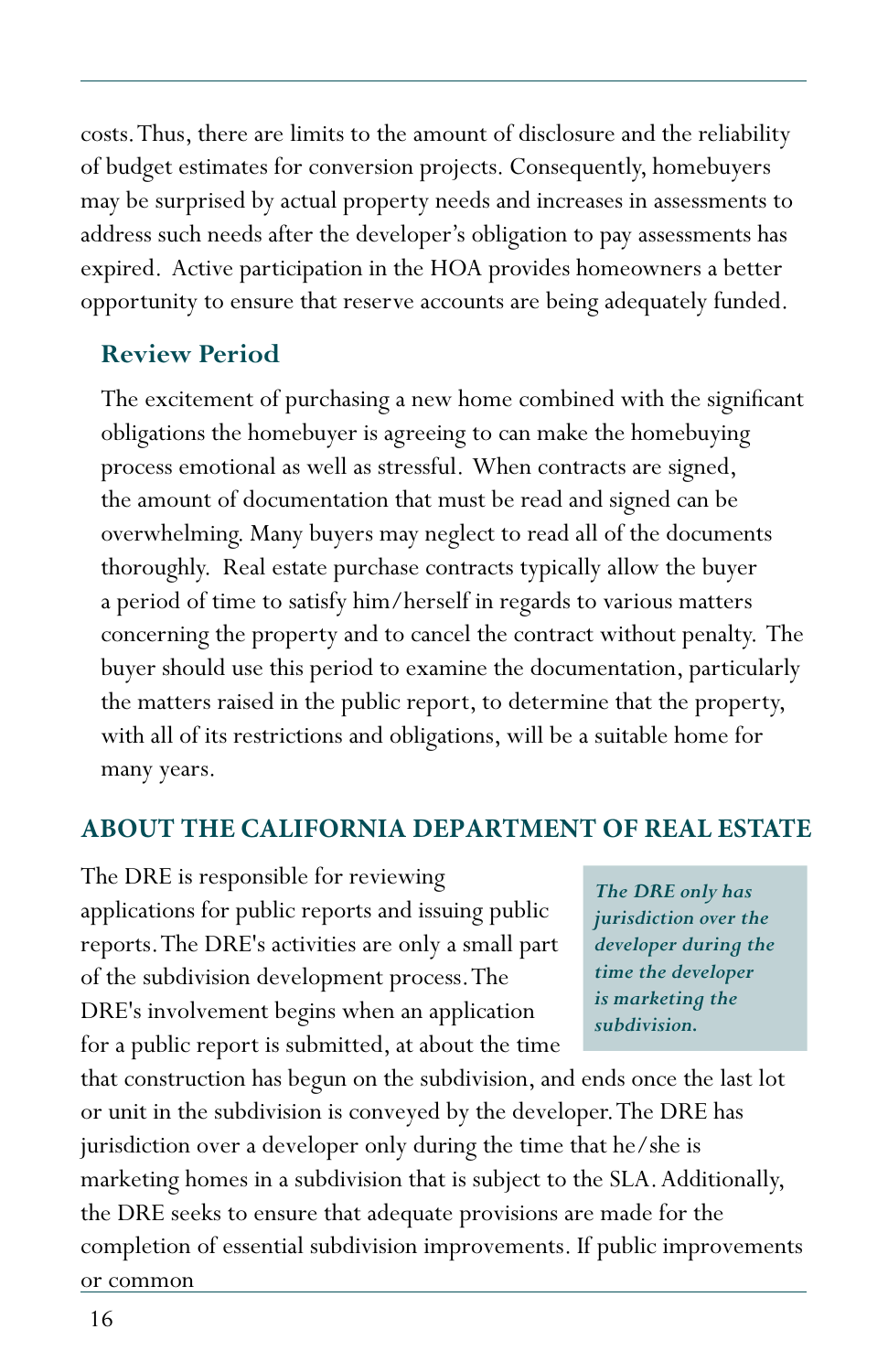area improvements within CIDs have not been completed when the public report is issued, the DRE ensures that adequate performance security has been provided to the local agency and/or to the HOA. The DRE also ensures that the developer properly secures homebuyer purchase money until the subdivision interest is conveyed. The DRE does not exercise land use authority nor does it exercise authority over HOAs.